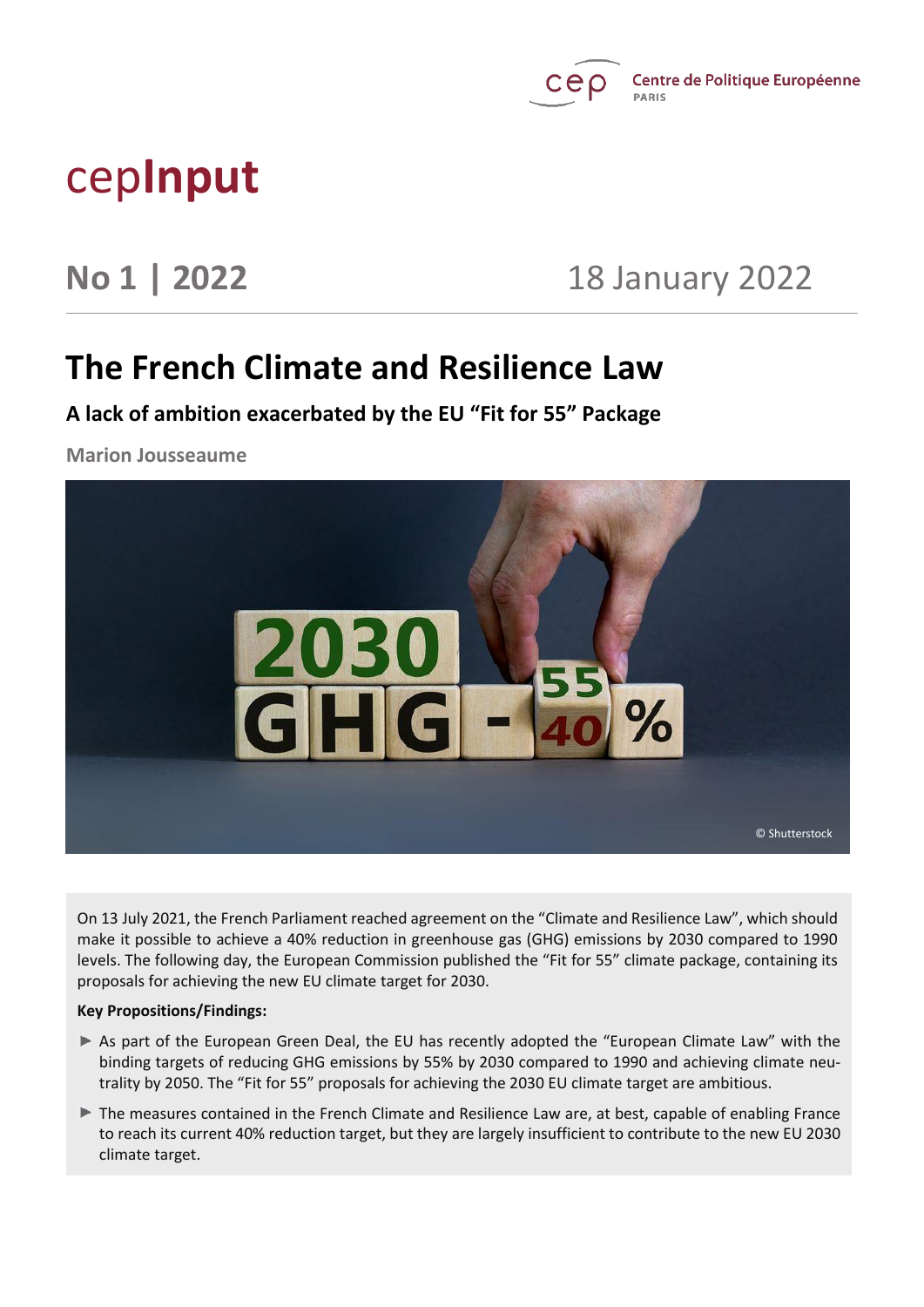### **Content**

| 1            |               |                                                                       |  |
|--------------|---------------|-----------------------------------------------------------------------|--|
| $\mathbf{2}$ |               |                                                                       |  |
|              | 2.1           |                                                                       |  |
|              | 2.2           |                                                                       |  |
|              | 2.3           |                                                                       |  |
|              |               | The 2030 Climate Target Plan and the European Climate Law  5<br>2.3.1 |  |
|              |               | 2.3.2                                                                 |  |
| 3            |               |                                                                       |  |
|              | 3.1           |                                                                       |  |
|              | $3.2^{\circ}$ |                                                                       |  |
| 4            |               |                                                                       |  |
|              | 4.1           |                                                                       |  |
|              | 4.2           |                                                                       |  |
| 5            |               |                                                                       |  |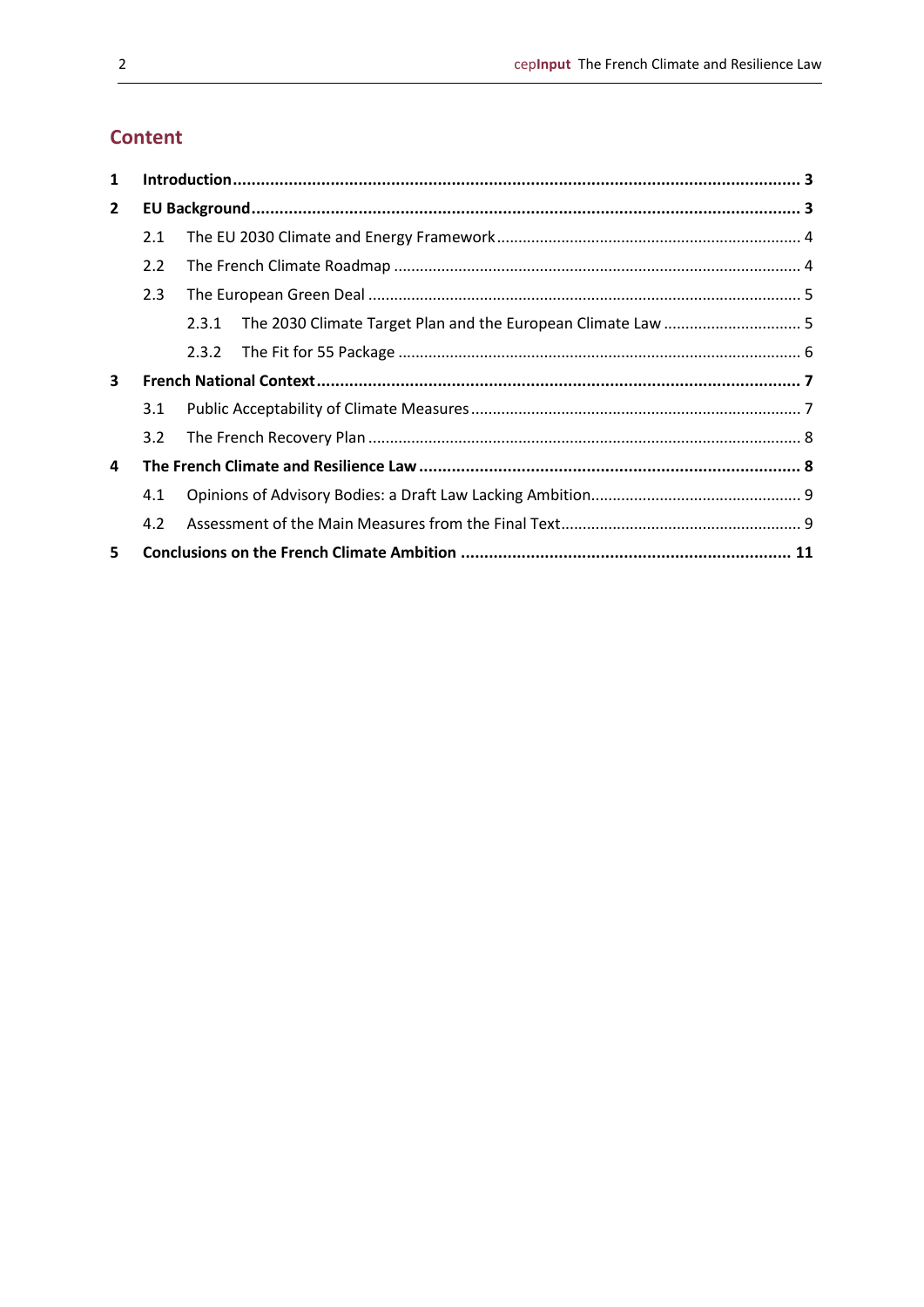#### <span id="page-2-0"></span>**1 Introduction**

The French highest administrative Court (Conseil d'État) issued a decision on the 1 July 2021 – described as "historic" – in the dispute between the French municipality of Grande-Synthe and the French Government over France's climate inaction.<sup>1</sup> After giving the Government three months to justify its refusal to adopt additional measures to reduce greenhouse gas emissions (GHG), the Conseil d'État was not convinced by the arguments put forward, and "order[ed] the Government to take additional measures by 31 March 2022 to achieve the target of reducing [GHG] emissions by 40% by 2030".<sup>2</sup>

This decision emerges in a particularly interesting context: The same week, the French High Council for Climate (HCC) published its annual report, stressing that "current efforts are insufficient to ensure that the 2030 objectives are met",<sup>3</sup> the French Senate completed its first reading of the so-called draft "Climate and Resilience" law<sup>4</sup> and the EU formally adopted the "European Climate Law"<sup>5</sup>. This particularly intense week in terms of climate policy is ultimately a reflection of the discussions that have been taking place for several months, both at national level in France and at EU level. The need for action is widely recognised – no institution wants to be the one that is blocking climate action – but it was not until the "Fit for 55" climate package was presented by the European Commission on 14 July 2021 that ambitious measures were actually proposed. In view of the constant changes being reported in the news, an assessment of the state of play will help to explain French climate policy — which since 2019 includes the binding objective of achieving carbon neutrality by 2050.<sup>6</sup>

This **cepInput** analyses the Climate and Resilience Law in the EU context. The measures proposed by the European Commission in the Green Deal are particularly relevant for understanding the debates surrounding France's climate policy (Section 2). The national context also helps to explain the framework in which the Climate and Resilience Law is being implemented (Section 3). The draft law's lack of ambition has been severely criticised but MPs reached an agreement during the conciliation procedure, which was adopted by the French Parliament on 20 July 2021 (Section 4). We will then conclude by looking at France's lack of ambition from the EU perspective (Section 5).

#### <span id="page-2-1"></span>**2 EU Background**

As climate change is a global issue, French climate policy is closely linked to its commitments on the international and EU stage. In December 2020, the EU and its Member States upgraded their nationally determined contribution (NDC)<sup>7</sup> – i.e. their efforts, within the framework of the Paris Agreement, to reduce national emissions and adapt to the impacts of climate change – from a 40% reduction between 1990 and 2030 to a 55% reduction.<sup>8</sup>The climate and energy framework adopted at EU level in 2018 (2.1), the French climate roadmap for the next ten years (2.2), and the European Green Deal, whose envisaged measures were presented at the end of 2019 (2.3), are all therefore relevant for a better understanding of France's Climate and Resilience Law.

<sup>&</sup>lt;sup>1</sup> See articles published in the press, in particular: Les Echos  $(11/06/2021)$ , Actu.fr  $(01/07/2021)$ , Le Monde  $(01/07/2021)$ .

<sup>&</sup>lt;sup>2</sup> Conseil d'État, Press Releases o[f 19/11/2020,](https://www.conseil-etat.fr/en/news/greenhouse-gas-emissions-the-government-must-justify-within-3-months-that-the-reduction-path-to-2030-can-be-achieved) on decision No 427301 and o[f 02/07/2021,](https://www.conseil-etat.fr/en/news/greenhouse-gas-emissions-the-conseil-d-etat-annuls-the-government-s-refusal-to-take-additional-measures-and-orders-it-to-take-these-measures-befor) on Ordinance No 427301.

<sup>&</sup>lt;sup>3</sup> Haut Conseil pour le Climat (HCC), [Rapport annuel 2021](https://www.hautconseilclimat.fr/wp-content/uploads/2021/06/HCC-rappport-annuel-2021.pdf), Renforcer l'atténuation, engager l'adaptation, p.5.

Adoption in first reading by the French Senate (Sénat) o[n 29/06/2021.](http://www.senat.fr/fileadmin/Fichiers/Images/redaction_multimedia/2021/2021-06-Juin/Cards_Infog_PJL_Climat/longform_2x.pdf)

<sup>&</sup>lt;sup>5</sup> Adoption by the European Parliament o[n 24/06/2021 a](https://www.europarl.europa.eu/news/en/press-room/20210621IPR06627/eu-climate-law-meps-confirm-deal-on-climate-neutrality-by-2050)nd Adoption by the Council on [28/06/2021.](https://www.consilium.europa.eu/fr/press/press-releases/2021/06/28/council-adopts-european-climate-law/)

<sup>6</sup> With a reduction in GHG emissions of more than six times between 1990 and 2050. Loi n° [2019-1147,](https://www.legifrance.gouv.fr/eli/loi/2019/11/8/TREX1911204L/jo/texte) Art. 1 (II).

<sup>7</sup> United Nations Framework Convention on Climate Change (UNFCC), [Paris Agreement,](https://unfccc.int/files/meetings/paris_nov_2015/application/pdf/paris_agreement_english_.pdf) Art. 4(2).

<sup>8</sup> European Union (2020)[, Update of the NDC of the European Union and its Member States.](https://www4.unfccc.int/sites/ndcstaging/PublishedDocuments/European%20Union%20First/EU_NDC_Submission_December%202020.pdf)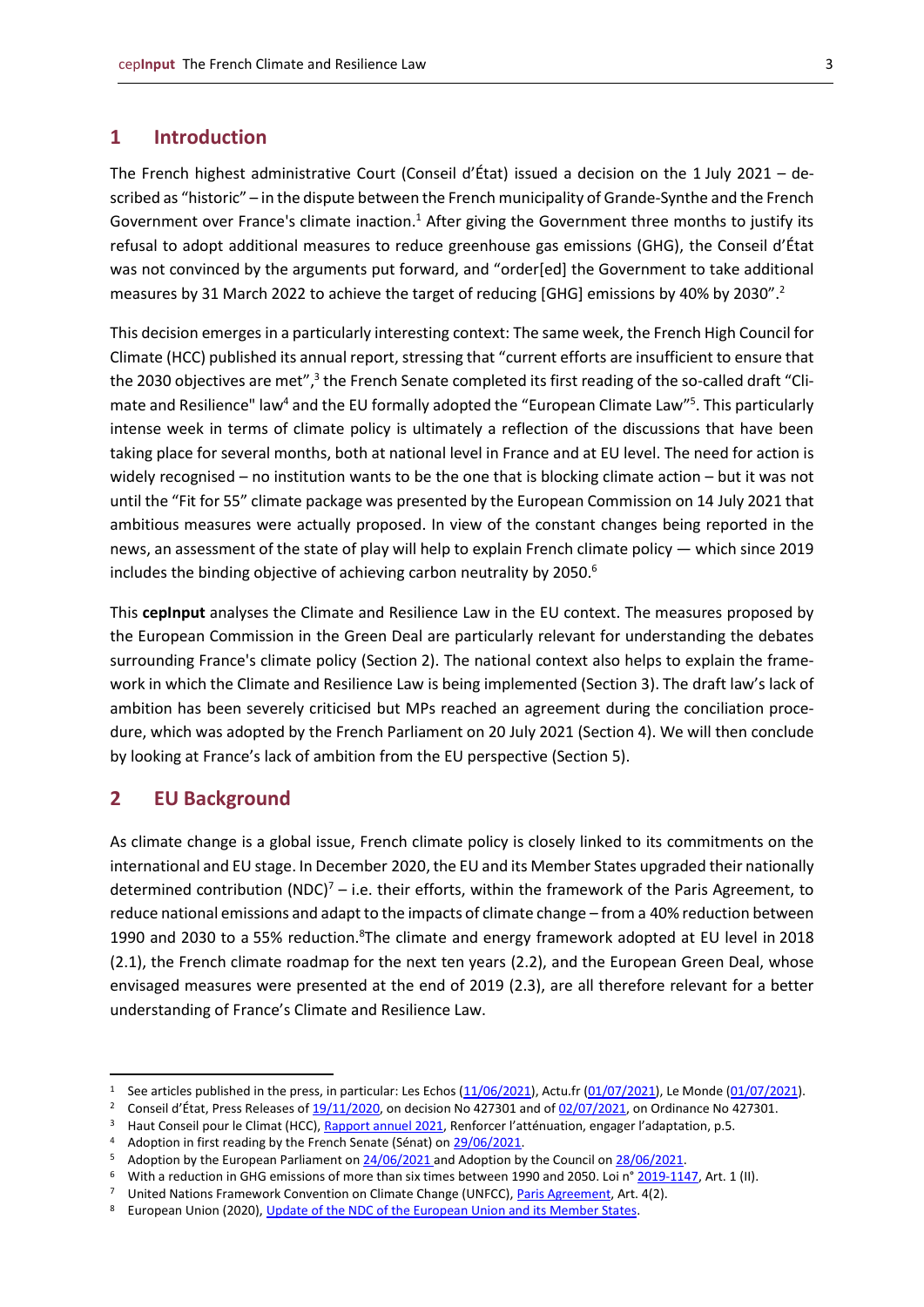#### <span id="page-3-0"></span>**2.1 The EU 2030 Climate and Energy Framework**

Before the measures of the European Green Deal were presented, the EU's 2030 minimum targets as adopted in 2018 – were to reduce GHG emissions by 40% compared to 1990 levels, to achieve a 32% share of renewable energy (RE) in its energy mix and to improve energy efficiency by 32.5%.<sup>9</sup> To achieve the EU's energy efficiency and RE targets, Member States must provide an indicative national contribution.<sup>10</sup> In addition, all sectors have been required to contribute to achieving the EU's 40% emissions reduction target, whether through the EU Emissions Trading Scheme (EU ETS) for electricity, industry and intra-EU aviation sectors;<sup>11</sup> through GHG emissions and removals from Land Use, Land Use Change and Forestry (LULUCF);<sup>12</sup> or through the Effort Sharing Regulation<sup>13</sup> (ESR) between EU Member States for non-ETS sectors. The EU has changed this 40% reduction target, based on 1990 emissions levels, into reduction targets based on 2005 levels, – date of set up of the EU ETS –, which are split between sectors covered by the EU ETS (43%) and sectors not covered by the EU ETS (30%).<sup>14</sup> In order to achieve the 30% reduction target in the non-ETS sectors, each Member State was assigned a binding national target under the ESR – the French national target is to reduce by 2030 its GHG emissions by at least 37% of 2005 levels.<sup>15</sup>

#### <span id="page-3-1"></span>**2.2 The French Climate Roadmap**

A governance mechanism was established at EU level in 2018, *inter alia*, to "implement strategies and measures" to achieve the 2030 targets with, as its cornerstone, integrated national energy and climate plans (NECPs), i.e. climate roadmaps of each EU Member State for a ten-year period.<sup>16</sup> The French NECP for 2020-2030 includes the measures adopted in two national documents:<sup>17</sup> the National Low Carbon Strategy (stratégie nationale bas carbone, SNBC), which sets the trajectory for achieving carbon neutrality by 2050, and the Multiannual Energy Programme (programmation pluriannuelle de l'énergie, PPE), the instrument for steering France's energy policy.<sup>18</sup> The GHG emissions reduction trajectory is determined in the SNBC by five-year "carbon budgets" which France must not exceed if it wants to achieve its objectives.<sup>19</sup> However, France did overrun its first carbon budget (2015-2018) of 441 megatons of carbon dioxide equivalent (Mt CO<sub>2</sub>eq) and had to revise upwards its second carbon budget (2019-2023) in order to take into account the "structural" difficulties in reducing emissions from the transport and building sectors.<sup>20</sup> While this revision does not yet prevent France from meeting its EU commitments, it does postpone the effort to a later date, which will make the targets harder to achieve by the due date. France's current carbon budgets are as follows: 422 Mt CO<sub>2</sub>eq emitted annually between 2019 and 2023, 359 Mt CO<sub>2</sub>eq for 2024-2028 and 300 Mt CO<sub>2</sub>eq for 2029-2033; while overall

<sup>9</sup> European Commission (2021), [2030 climate and energy framework;](https://ec.europa.eu/clima/policies/strategies/2030_en) European Council (2014), Conclusions o[f 24/10/2014.](https://data.consilium.europa.eu/doc/document/ST-169-2014-INIT/fr/pdf)

<sup>&</sup>lt;sup>10</sup> Regulation (EU[\) 2018/1999 o](http://data.europa.eu/eli/reg/2018/1999/2021-01-01)n the Governance of the Energy Union and Climate Action, Art. 4.

<sup>&</sup>lt;sup>11</sup> Directive **2003/87/EC**; European Commission (2021), Climate Action: **EU ETS**.

<sup>12</sup> Regulation (EU[\) 2018/841.](http://data.europa.eu/eli/reg/2018/841/oj)

<sup>13</sup> Regulation (EU[\) 2018/842.](http://data.europa.eu/eli/reg/2018/842/oj)

<sup>14</sup> European Commission (2021), Climate Action: **Effort Sharing**.

<sup>&</sup>lt;sup>15</sup> Regulation (EU[\) 2018/842,](https://eur-lex.europa.eu/eli/reg/2018/842/oj) Art. 1, Art. 4 and Annex I.

<sup>&</sup>lt;sup>16</sup> Regulation (EU[\) 2018/1999,](http://data.europa.eu/eli/reg/2018/1999/2021-01-01) Art. 1, Art. 3; see also cepInput No [11/2019 C](https://www.cep.eu/fileadmin/user_upload/cep.eu/Studien/cepInput_Carbon_Pricing_in_France___Germany.pdf)arbon Pricing in France & Germany.

<sup>&</sup>lt;sup>17</sup> France's National energy and climate plan, March 2020 version [\(French NECP\)](https://ec.europa.eu/energy/sites/ener/files/documents/fr_final_necp_main_fr.pdf), p. 4.

<sup>18</sup> Ministère de la Transition Écologique et Solidaire (MTES) (2020), SNBC: la transition écologique et solidaire vers la neutra-lité carbone [\(SNBC 2\)](https://www.ecologie.gouv.fr/sites/default/files/2020-03-25_MTES_SNBC2.pdf) ; Stratégie française pour l'énergie et le climat, [PPE 2;](https://www.ecologie.gouv.fr/sites/default/files/20200422%20Programmation%20pluriannuelle%20de%20l%27e%CC%81nergie.pdf) Décrets [2020-456](https://www.legifrance.gouv.fr/eli/decret/2020/4/21/TRER2006667D/jo/texte) e[t 2020-457,](https://www.legifrance.gouv.fr/eli/decret/2020/4/21/TRER2008021D/jo/texte) 21/04/2020.

<sup>&</sup>lt;sup>19</sup> Code de l'énergie, Art. [L.100-4](https://www.legifrance.gouv.fr/codes/article_lc/LEGIARTI000039369320) ; Code de l'environnement, Art. L. [222-1](https://www.legifrance.gouv.fr/codes/article_lc/LEGIARTI000031055378/) A [; SNBC](https://www.ecologie.gouv.fr/sites/default/files/2020-03-25_MTES_SNBC2.pdf) 2 p. 37 et seq.

<sup>20</sup> MTES (2020), [SNBC 2,](https://www.ecologie.gouv.fr/sites/default/files/2020-03-25_MTES_SNBC2.pdf) pp. 38-43.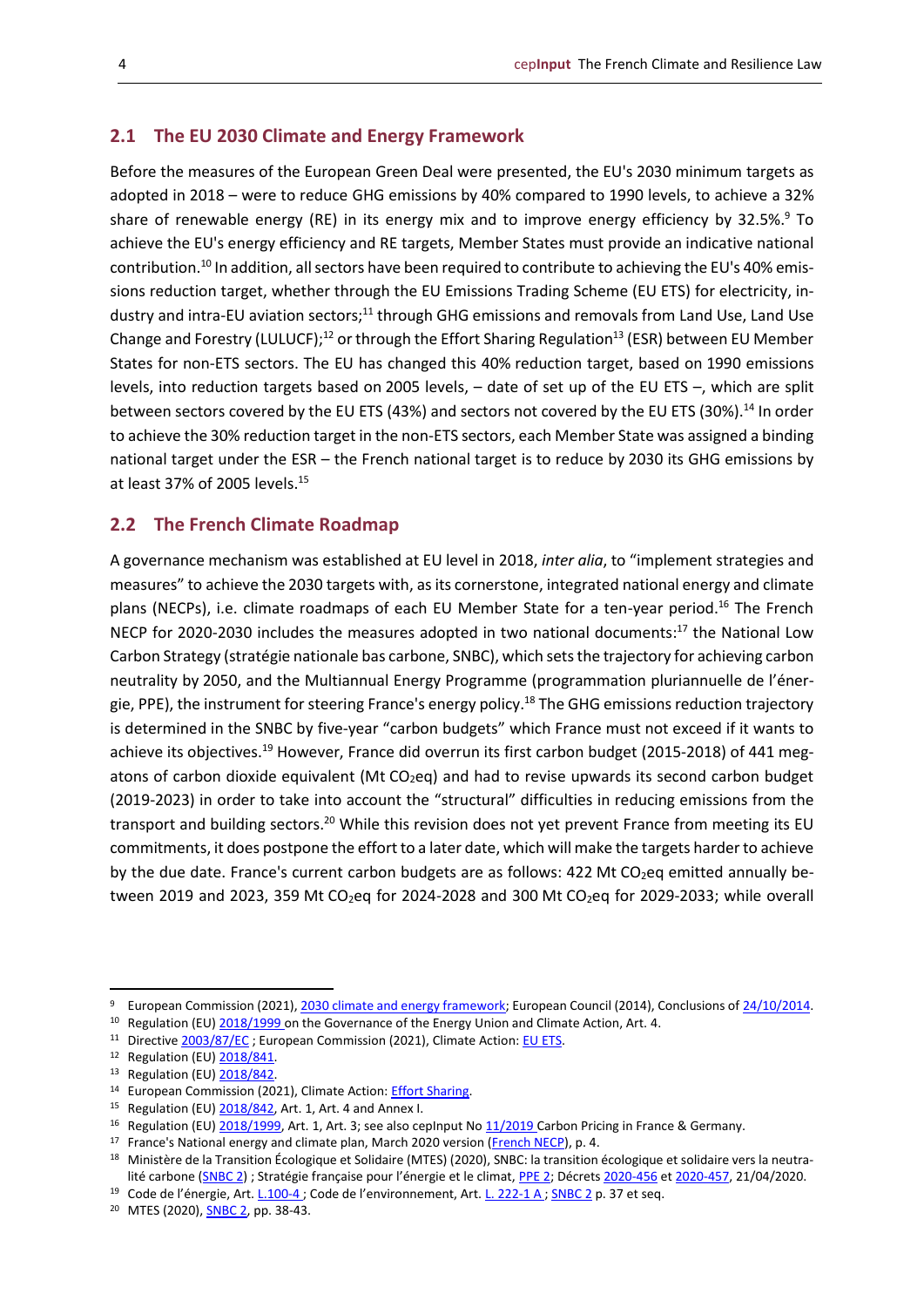French emissions (excluding LULUCF) were 546 Mt  $CO<sub>2</sub>$ eq in 1990, 553 Mt  $CO<sub>2</sub>$ eq in 2005 and 458 Mt CO<sub>2</sub>eq in 2015.<sup>21</sup>

France's current climate objectives for 2030, as updated by the 2019 "Energy and Climate Law", are to reduce overall GHG emissions by 40% compared to 1990, to reduce final energy consumption by 20% and primary energy consumption of fossil fuels by 40% compared to 2012, and to increase the share of renewable energy to 33% of gross final energy consumption. <sup>22</sup> Achieving these targets should enable France to meet its EU commitments, but they will have to be revised upwards following the adoption of measures at EU level under the European Green Deal.

#### <span id="page-4-0"></span>**2.3 The European Green Deal**

As soon as she was elected in July 2019, European Commission President Ursula von der Leyen made it a priority to submit an ambitious environmental roadmap.<sup>23</sup> The measures envisaged by the "European Green Deal" were unveiled on 11 December 2019, just after the new Commission took office.<sup>24</sup> These measures aim to achieve climate neutrality in Europe, a goal which the Commission proposed to make binding in March 2020 for the EU and its Member States. <sup>25</sup> The European Parliament and the Council have also approved the objective of making the EU climate neutral by 2050.<sup>26</sup>

#### <span id="page-4-1"></span>**2.3.1 The 2030 Climate Target Plan and the European Climate Law**

Among the measures of the Green Deal, the "European Climate Law" was one of the first to be translated into a proposal. The Commission – which has a monopoly right of initiative in the EU legislative process – proposed a regulation "establishing the framework for achieving climate neutrality" by 2050, in particular by enshrining this objective "in legislation". <sup>27</sup> In September 2020, to strengthen the EU's climate ambition, the Commission also presented the "2030 Climate Target Plan" which aims to reduce GHG emissions by at least 55% compared to 1990 levels.<sup>28</sup> The Commission subsequently proposed including this new target in the planned regulation establishing the European Climate Law.<sup>29</sup> The European Parliament was in favour of a more ambitious reduction target of at least 60% by 2030,<sup>30</sup> but the European Council agreed on a binding reduction target of 55%.<sup>31</sup> France is one of the Member States willing to adopt more ambitious commitments.<sup>32</sup> An institutional agreement on the Commission's proposal was reached on 21 April 2021 and the regulation establishing the European Climate Law entered into force on 29 July 2021<sup>33</sup> – the final version provides for a 55% reduction by 2030; this reduction can be increased to 57% through carbon sinks.<sup>34</sup> This new binding target – agreed by France

<sup>21</sup> MTES (2020), [SNBC 2,](https://www.ecologie.gouv.fr/sites/default/files/2020-03-25_MTES_SNBC2.pdf) p. 41.

<sup>22</sup> Loi n° [2019-1147](https://www.legifrance.gouv.fr/eli/loi/2019/11/8/TREX1911204L/jo/texte) du 8 novembre 2019 relative à l'énergie et au climat ; Code de l'énergie, Art. [L.100-4.](https://www.legifrance.gouv.fr/codes/article_lc/LEGIARTI000039369320)

<sup>23</sup> von der Leyen, Ursula (2019)[, Political Guidelines,](https://www.europarl.europa.eu/resources/library/media/20190716RES57231/20190716RES57231.pdf) pp. 5-7.

<sup>&</sup>lt;sup>24</sup> Commission Communication [COM\(2019\) 640,](https://eur-lex.europa.eu/legal-content/FR/TXT/?uri=CELEX:52019DC0640) The European Green Deal; cepAdhoc o[f 26/11/2019.](https://www.cep.eu/fileadmin/user_upload/cep.eu/Studien/cepAdhoc_Neue_EU-Kommission_Teil_2__Neuer_Gruener_Deal/cepAdhoc_Von_der_Leyens_tasks_for_the_new_EU_Commission_-_Part_2_A_European_Green_Deal.pdf)

<sup>&</sup>lt;sup>25</sup> Commission Proposal [COM\(2020\) 80,](https://eur-lex.europa.eu/legal-content/FR/TXT/?uri=CELEX:52020PC0080) for a Regulation establishing a European Climate Law.

<sup>&</sup>lt;sup>26</sup> European Parliament, Resolution o[f 14/03/2019 o](https://www.europarl.europa.eu/doceo/document/TA-8-2019-0217_FR.html)n climate change, § 1; European Council, Conclusions o[f 12/12/2019,](https://www.consilium.europa.eu/media/41778/12-euco-final-conclusions-fr.pdf) §1.

<sup>&</sup>lt;sup>27</sup> Commission Communication [COM\(2019\) 640,](https://eur-lex.europa.eu/legal-content/FR/TXT/?uri=CELEX:52019DC0640) Annex; Commission Proposa[l COM\(2020\) 80,](https://eur-lex.europa.eu/legal-content/FR/TXT/?uri=CELEX:52020PC0080) pp. 3-4.

<sup>&</sup>lt;sup>28</sup> Commission Communication [COM\(2020\) 562,](https://eur-lex.europa.eu/legal-content/FR/TXT/?uri=COM:2020:562:FIN) Stepping up Europe's 2030 climate ambition.

<sup>&</sup>lt;sup>29</sup> European Commission (2021), *Climate Target Plan 2030;* Commission Amended Proposal *COM(2020)* 563.

 $30$  European Parliament amendments, adopted on  $8/10/2020$ , on the proposal for a European Climate Law.

 $31$  European Council, Conclusions of  $11/12/2020$ , § 12.

<sup>3</sup>[2](https://reseauactionclimat.org/leurope-du-climat-le-temps-de-lambition/) See for instance: Élysée, Actualités du [11/12/2020;](https://www.elysee.fr/emmanuel-macron/2020/12/10/conseil-europeen-des-10-et-11-decembre-2020) Ambassade de France au Royaume-Uni, Communiqué de presse du MTES d[u 16/11/2019](https://uk.ambafrance.org/La-France-regrette-un-manque-d-ambition-climatique) ; Réseau Action Climat France (2020), [L'Europe du climat : le temps de l'ambition ?](https://reseauactionclimat.org/leurope-du-climat-le-temps-de-lambition/).

<sup>&</sup>lt;sup>33</sup> Adoption by the European Parliament o[n 24/06/2021 a](https://www.europarl.europa.eu/news/en/press-room/20210621IPR06627/eu-climate-law-meps-confirm-deal-on-climate-neutrality-by-2050)nd Adoption by the Council o[n 28/06/2021;](https://www.consilium.europa.eu/fr/press/press-releases/2021/06/28/council-adopts-european-climate-law/) European Commission (2021)[, Commission welcomes provisional agreement on the](https://ec.europa.eu/commission/presscorner/detail/en/ip_21_1828) European Climate Law; Regulation (EU) [2021/1119\)](http://data.europa.eu/eli/reg/2021/1119/oj)

<sup>&</sup>lt;sup>34</sup> Regulation (EU[\) 2021/1119](http://data.europa.eu/eli/reg/2021/1119/oj) ('European Climate Law'), Art. 4.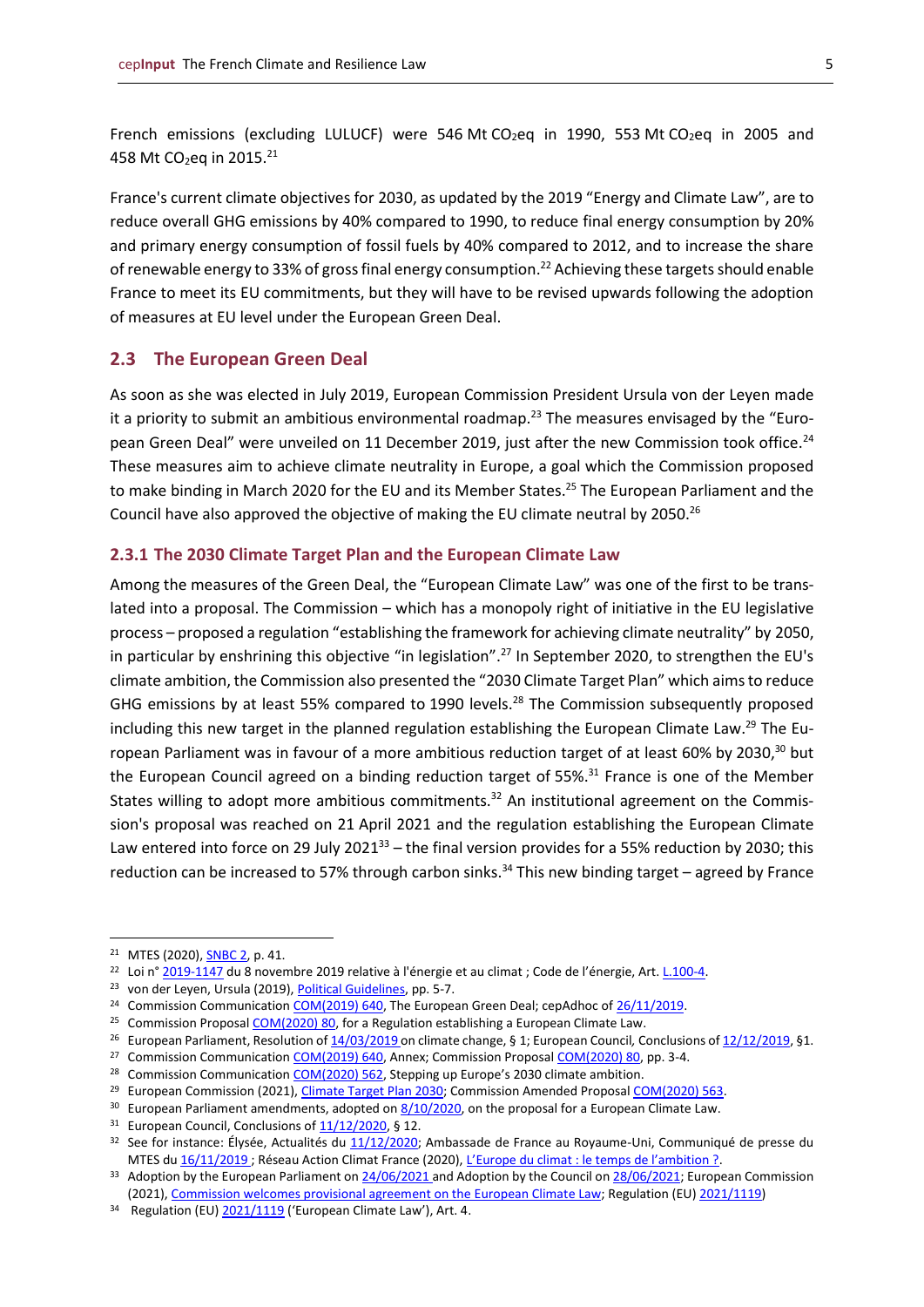at the December 2020 meeting of the European Council – renders the national 40% reduction target insufficient and therefore obsolete, as well as many of the measures previously in place at EU level.

#### <span id="page-5-0"></span>**2.3.2 The Fit for 55 Package**

To reach its new 55% target, the EU must adapt its legislation. The Commission has been examining all relevant policy instruments for several months and, on 14 July 2021, published a climate package proposing the adoption of regulations and directives adapted to this objective ("Fit for 55"). <sup>35</sup> Among the "set of inter-connected proposals", five are new initiatives and eight amend existing instruments.  $36$ The Commission is mainly proposing revisions to the EU ETS – putting carbon pricing at the heart of its strategy – but is also proposing new targets for Member States, as well as standards and support measures. <sup>37</sup> On the basis of the Commission's proposals, discussions can now begin in the European Parliament and the Council, and then between these two institutions, with a view to adopting the instruments by 2023.<sup>38</sup> Regarding the EU ETS, the Commission proposes to accelerate the reduction of the emissions cap, extend the scheme to include shipping emissions, and reduce free allocation in the aviation sector.<sup>39</sup> The Commission also proposes to phase out emission allowances allocated for free in the industry sector, and to introduce in parallel a carbon border adjustment mechanism (CBAM) – a mechanism which France has been proposing for years. <sup>40</sup> Based on the observation that emissions are still too high in the building sector, and that they have even increased in the road transport sector, the Commission proposes the establishment of a separate ETS (EU ETS II) for these sectors.<sup>41</sup> The establishment of a Social Climate Fund has been proposed in parallel, to take social justice aspects into account.<sup>42</sup> In addition, the new targets proposed in the package for 2030 are to improve energy efficiency by 36-39%, increase the share of RE in the energy mix to 40%, and increase the absorption capacity of natural carbon sinks to 310 Mt CO<sub>2</sub>eq from the current 268 Mt CO<sub>2</sub>eq.<sup>43</sup> Regarding effort sharing, the proposed target for the EU is a 40% reduction of GHG emissions compared with 2005 levels. <sup>44</sup> Other measures include a revision of the Energy Taxation Directive to take better account of the carbon content of energy, and a gradual transition to "zero-emission mobility" with a ban on the sale of internal combustion and hybrid cars by 2035.<sup>45</sup>

The Commission's proposal to set up a separate EU ETS II for the road transport and building sectors is the most criticised measure in the package, in particular by France – due to its experience with the "gilets jaunes" crisis.<sup>46</sup> Still, the measures regulated in the French Climate and Resilience Law fall far short of the new targets being discussed at EU level. The timing is particularly relevant: the French Parliament reached an agreement on 13 July 2021 to adopt measures enabling France to meet its current targets, while the very next day, the Commission proposed that the French target for reducing emissions in sectors not covered by the EU ETS be increased from 37% to 47.5%. While the specific figure for the new national target has yet to be negotiated and adopted at EU level, France and the

- 41 Commission Proposal [COM\(2021\) 551,](https://ec.europa.eu/info/sites/default/files/revision-eu-ets_with-annex_en_0.pdf) p. 21; Statement by President von der Leyen of 14 [July 2021.](https://ec.europa.eu/commission/presscorner/detail/en/statement_21_3701)
- <sup>42</sup> Commission Communication[, COM\(2021\) 550,](https://eur-lex.europa.eu/legal-content/FR/TXT/PDF/?uri=CELEX:52021DC0550&from=FR) pp. 4-5 and Proposal [COM\(2021\) 568.](https://ec.europa.eu/info/sites/default/files/social-climate-fund_with-annex_en.pdf)

<sup>&</sup>lt;sup>35</sup> Commission Communicatio[n COM\(2021\) 550](https://ec.europa.eu/info/sites/default/files/chapeau_communication.pdf), 'Fit for 55': delivering the EU's 2030 Climate Target on the way to climate neutrality; see also European Commission, press release of 14 [July 2021;](https://ec.europa.eu/commission/presscorner/detail/fr/ip_21_3541) [2030 Climate Target Plan.](https://ec.europa.eu/clima/policies/eu-climate-action/2030_ctp_en)

<sup>&</sup>lt;sup>36</sup> Commission Communication [COM\(2021\) 550,](https://eur-lex.europa.eu/legal-content/FR/TXT/PDF/?uri=CELEX:52021DC0550&from=FR) p .3.

<sup>&</sup>lt;sup>37</sup> European Commission (2021), Statement by Timmerman[s 14/07/2021;](https://ec.europa.eu/commission/presscorner/detail/en/speech_21_3722) Commission Communicatio[n COM\(2021\) 550,](https://eur-lex.europa.eu/legal-content/FR/TXT/PDF/?uri=CELEX:52021DC0550&from=FR) p. 3.

<sup>&</sup>lt;sup>38</sup> Treaty on the Functioning of the EU (TFEU), Articles 289(1) and 294.

<sup>39</sup> Commission Proposal[s COM\(2021\) 551,](https://ec.europa.eu/info/sites/default/files/revision-eu-ets_with-annex_en_0.pdf) pp. 18 et seq. and [COM\(2021\) 552,](https://ec.europa.eu/info/sites/default/files/revision_of_the_eu_emission_trading_system_for_aviation.pdf) p. 9.

<sup>40</sup> Commission Proposal[s COM\(2021\) 551,](https://ec.europa.eu/info/sites/default/files/revision-eu-ets_with-annex_en_0.pdf) p. 32 an[d COM\(2021\) 564;](https://ec.europa.eu/info/sites/default/files/carbon_border_adjustment_mechanism_0.pdf) cepStudy o[f 13/07/2021,](https://cepfrance.eu/eu-topics/details?tx_cepmonitor_monitor%5Baction%5D=show&tx_cepmonitor_monitor%5Bcontroller%5D=Project&tx_cepmonitor_monitor%5Bproject%5D=3744&cHash=ca8367bb755ab2ddda3f60c4ef7517eb) CBAM.

<sup>&</sup>lt;sup>4[3](https://ec.europa.eu/info/strategy/priorities-2019-2024/european-green-deal/delivering-european-green-deal_en)</sup> European Commission (2021)[, Delivering the European Green Deal;](https://ec.europa.eu/info/strategy/priorities-2019-2024/european-green-deal/delivering-european-green-deal_en) [COM\(2021\) 550.](https://eur-lex.europa.eu/legal-content/FR/TXT/PDF/?uri=CELEX:52021DC0550&from=FR)

<sup>44</sup> Commission Proposal[, COM\(2021\) 555,](https://ec.europa.eu/info/sites/default/files/proposal-amendment-effort-sharing-regulation-with-annexes_en.pdf) p. 38.

<sup>45</sup> Commission Communication[, COM\(2021\) 550,](https://eur-lex.europa.eu/legal-content/FR/TXT/PDF/?uri=CELEX:52021DC0550&from=FR) pp. 10 and 12; Proposal[s COM\(2021\) 563](https://ec.europa.eu/info/sites/default/files/revision_of_the_energy_tax_directive_0.pdf) and [COM\(2021\) 556.](https://ec.europa.eu/info/sites/default/files/amendment-regulation-co2-emission-standards-cars-vans-with-annexes_en.pdf)

<sup>&</sup>lt;sup>46</sup> *France sceptical about extending carbon pricing to buildings, transport in Euractiv [16/07/2021.](https://www.euractiv.com/section/energy/news/france-sceptical-about-extending-carbon-pricing-to-buildings-transport/)*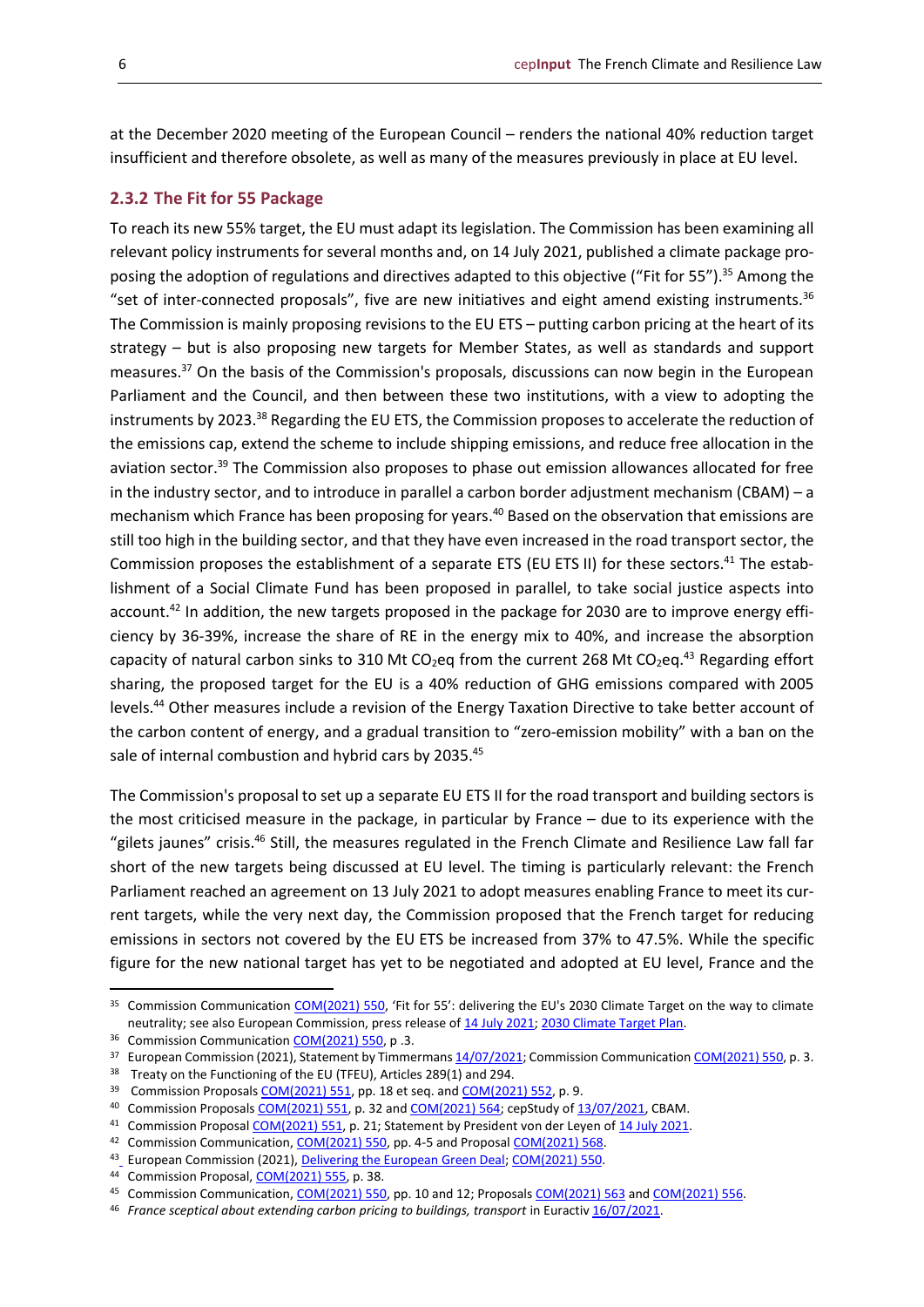other Member States have already accepted the overall target of a 55% reduction by 2030 compared to 1990 levels, which became binding with the entry into force of the European Climate Law.

#### <span id="page-6-0"></span>**3 French National Context**

The French national context is also relevant to understanding the Climate and Resilience Law, both in terms of the acceptability of the measures to citizens (3.1) and regarding the recovery plan "France Relance" recently validated by the European Commission (3.2).

#### <span id="page-6-1"></span>**3.1 Public Acceptability of Climate Measures**

In 2014, France incorporated, into its energy taxation system, a tax component linked to the carbon content of fuels (Contribution Climat-Énergie, "CCE").<sup>47</sup> The amount of the CCE was to increase gradually in order for France not to overrun its carbon budget. The French Government planned to increase the amount of the CCE to  $\epsilon$ 55 on the 1 January 2019,<sup>48</sup> which provoked numerous protests among French citizens, who denounced the social injustice of the measure during the "gilets jaunes" movement – modest households being the most affected by this contribution. <sup>49</sup> Faced with the scale of the protest, the amount of the CCE was frozen at its 2018 level of €44.60. Subsequently, the French President established a High Council for Climate (HCC) to improve the governance of French climate policy. <sup>50</sup> So far, the HCC has highlighted numerous shortcomings in the measures taken or planned by the Government regarding their stated ambition.<sup>51</sup> With the aim of improving public involvement, particularly in France's ecological transition,<sup>52</sup> the French President also launched a national "Grand Débat" and decided to increase the acceptability of environmental measures by creating a Citizens' Climate Convention ("Convention"). Composed of 150 citizens, and based on "a spirit of social justice", the Convention's mission was to propose measures to achieve the national objective of a 40% reduction in GHG emissions by 2030 compared to 1990 levels.<sup>53</sup> The French President undertook to then – depending on the relevant level of action – either to submit the propositions "without filter" to Parliament or a referendum, to adopt them by regulation or to promote them on the international or EU stage.<sup>54</sup> The 150 citizens presented their 149 proposals to the French President in June 2020.<sup>55</sup>In February 2021, the Government gave an assurance that that, of the 146 measures selected, one hundred had already been implemented or were about to be, notably via the "France Relance" recovery plan<sup>56</sup> and the finance laws<sup>57</sup>.

<sup>47</sup> Loi n° [2013-1278 d](https://www.legifrance.gouv.fr/eli/loi/2013/12/29/EFIX1323580L/jo/texte)u 29 décembre 2013 de finances pour 2014, Art. 32; MTES (2015) SNBC de 2015: la transition énergé-tique pour la croissance verte [\(SNBC 1\)](https://www.ecologie.gouv.fr/sites/default/files/SNBC_Strategie_Nationale_Bas_Carbone_France_2015.pdf), p. 60. See cepInput N[o 11/2019,](https://www.cep.eu/fileadmin/user_upload/cep.eu/Studien/cepInput_Carbon_Pricing_in_France___Germany.pdf) p. 8 et seq.

<sup>48</sup> Provision initially provided for by Loi n° [2017-1837](https://www.legifrance.gouv.fr/eli/loi/2017/12/30/CPAX1723900L/jo/article_16) du 30 décembre 2017 de finances pour 2018, Art. 16.

<sup>49</sup> See in this regard *« Gilets jaunes » : Macron admet que la taxe sur les carburants était une «erreur » vis-à-vis de la «classe moyenne»,* in Le Figar[o 18/04/2021.](https://www.lefigaro.fr/politique/gilets-jaunes-macron-admet-que-la-taxe-sur-les-carburants-avait-ete-une-erreur-vis-a-vis-de-la-classe-moyenne-20210418)

<sup>&</sup>lt;sup>50</sup> Décret n° [2019-439;](https://www.legifrance.gouv.fr/eli/decret/2019/5/14/TRER1911732D/jo/texte) See also th[e missions o](https://www.hautconseilclimat.fr/a-propos/)f the HCC : its role is to "provide an independent insight on government climate policy", by publishing opinions and recommendations to enable France to achieve its objectives.

<sup>51</sup> See th[e reports p](https://www.hautconseilclimat.fr/publications/)ublished by the HCC in this regard.

<sup>52</sup> The measures do not only concern the environment, see Élysée (2019), [Les annonces après le Grand Débat national.](https://www.elysee.fr/emmanuel-macron/2019/05/06/les-annonces-apres-le-grand-debat-national)

<sup>53</sup> Convention Citoyenne pour le Climat (CCC) (2020), [La Convention Citoyenne pour le Climat, c'est quoi ?.](https://www.conventioncitoyennepourleclimat.fr/)

<sup>54</sup> Macron, Emmanuel (2019), Conférence de presse du 25/04/2019 à l'issue du Grand Débat national - [Propos liminaire.](https://www.elysee.fr/emmanuel-macron/2019/04/25/conference-de-presse-grand-debat-national)

<sup>&</sup>lt;sup>55</sup> CCC (2020)[, rapport final.](https://www.lecese.fr/sites/default/files/pdf/Convention/ccc-rapport-final.pdf) Transmitted to the government on 21/06/2020, 146 measures were retained o[n 29/06/2020.](https://www.elysee.fr/emmanuel-macron/2020/06/29/le-president-emmanuel-macron-repond-aux-150-citoyens-de-la-convention-citoyenne-pour-le-climat)

<sup>&</sup>lt;sup>56</sup> The French economic recovery plan to after the Covid-19 pandemic is called "[France Relance](https://www.gouvernement.fr/sites/default/files/cfiles/mesures_france_relance.pdf)".

<sup>57</sup> Gouvernement français (2021)[, Exposé des motifs](https://www.legifrance.gouv.fr/dossierlegislatif/JORFDOLE000043113774/?detailType=EXPOSE_MOTIFS&detailId=) et [Étude d'impact](https://www.legifrance.gouv.fr/contenu/Media/Files/autour-de-la-loi/legislatif-et-reglementaire/etudes-d-impact-des-lois/ei_art_39_2021/ei_-trex2100379l_cm_10.02.2021.pdf) du projet de loi Climat et Résilience.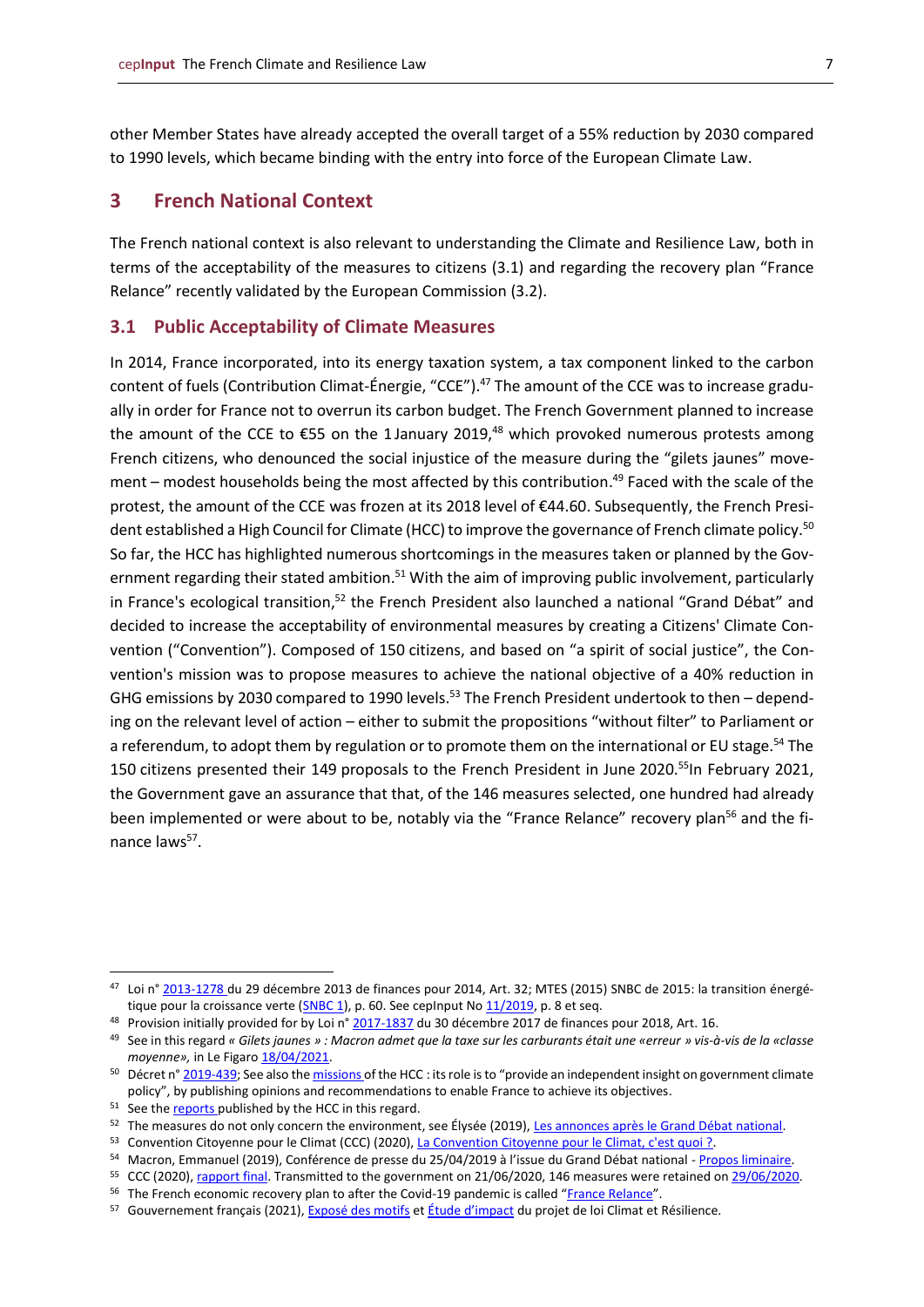#### <span id="page-7-0"></span>**3.2 The French Recovery Plan**

The "France Relance" recovery plan aims to address the Covid-19 crisis and thus "build the France of 2030". It was presented on 3 September 2020 by Prime Minister Jean Castex.<sup>58</sup> With a budget of €100 billion –€40 bn of which is financed by the EU as part of the "NextGenerationEU" programme<sup>59</sup> – the priorities of "France Relance" are ecology, competitiveness and cohesion.<sup>60</sup> For the "ecology" component, the plan devotes €30bn to four sectors identified as key to achieving carbon neutrality in 2050: energy-efficient renovation of buildings, transport, agricultural transition and energy.<sup>61</sup> The funding will support the development of a "green hydrogen" industry (€7bn), the energy renovation of public and private buildings ( $\epsilon$ 6bn), the improvement of rail transport ( $\epsilon$ 4.7bn), the preservation of biodiversity (€2.5bn), the decarbonisation of industry (€1.2bn) and the development of public transport and cycling (€1.2bn).<sup>62</sup> The financing of the measures was approved by the French Parliament by way of finance laws in July and December 2020, as well as by the EU Ecofin Council as regards the part of the plan financed by the "NextGenerationEU" programme.<sup>63</sup>

Among the "France Relance" measures, two schemes are already beginning to pay off. On the one hand, the extension of the eligibility criteria for the "MaPrimeRénov" scheme – which offers financial support to households for the energy renovation of private buildings – has made it possible to accelerate the rate of energy renovation in France; 700,000 renovations are expected for 2021.<sup>64</sup> On the other hand, the bonus and the conversion premium, that both encourage the purchase of clean vehicles<sup>65</sup>, have tripled the number of electric vehicle registrations in two years.<sup>66</sup> However, as the Conseil d'État pointed out in its ruling of 1 July 2021, the measures in the recovery plan are not sufficient for France to meet its climate objectives.<sup>67</sup> The Climate and Resilience Law was thus designed to complement the recovery plan so that France is able to reduce its emissions by 40% by 2030.<sup>68</sup>

#### <span id="page-7-1"></span>**4 The French Climate and Resilience Law**

The measures in the Climate and Resilience Law must contribute to achieving by 2030 the 40% reduction target for French territorial GHG emissions, compared to 1990 levels, according to the trajectory determined by the carbon budgets – and "concretise the legislative proposals" of the Convention.<sup>69</sup> Thus, on 10 February 2021, the French Government submitted its "draft law to combat climate change and strengthen resilience to its effects", to the National Assembly, using the accelerated procedure.<sup>70</sup> The accelerated procedure made it possible to use a conciliation process between the National Assembly and the Senate after a single reading in Parliament,<sup>71</sup> as the versions of the law adopted by the two

<sup>58</sup> Gouvernement français (2020), Présentation du plan France Relance[, 03/07/2020.](https://www.gouvernement.fr/presentation-du-plan-france-relance)

<sup>5</sup>[9](https://www.economie.gouv.fr/union-europeenne-valide-plan-national-relance-resilience-france) Ministère de l'économie des finances et de la relance [MEFR](2021), L'UE valide le plan français [de relance et de résilience.](https://www.economie.gouv.fr/union-europeenne-valide-plan-national-relance-resilience-france)

<sup>60</sup> Gouvernement français (2020)[, France Relance.](https://www.gouvernement.fr/france-relance)

<sup>&</sup>lt;sup>61</sup> MEFR, (2021), Tableau de bord[, Volet Ecologie.](https://www.economie.gouv.fr/plan-de-relance/tableau-de-bord/ecologie)

<sup>&</sup>lt;sup>62</sup> Chambre de commerce et d'industrie (2021), Plan « [France Relance](https://www.cci.fr/actualites/plan-france-relance-100-milliards-deuros-pour-relancer-et-transformer-leconomie) ».

 $63$  $63$  Loi n[°2020-935](https://www.legifrance.gouv.fr/loda/id/JORFTEXT000042176557/2020-08-24/) du 30/07/2020 de finances rectificative pour 2020; Loi n[°2020-1721](https://www.legifrance.gouv.fr/loda/id/JORFTEXT000042753580/) du 29/12/2020 de finances pour 2021 ; MEFR (2021), L'Union eur[opéenne valide le plan national de relance et de résilience de la France.](https://www.economie.gouv.fr/union-europeenne-valide-plan-national-relance-resilience-france)

<sup>&</sup>lt;sup>64</sup> MEFR (2021)[, Volet Ecologie;](https://www.economie.gouv.fr/plan-de-relance/tableau-de-bord/ecologie) *France to capitalise on 'resounding success' of green renovation*, in Euractiv[, 22/07/2021.](https://www.euractiv.com/section/energy/news/france-to-capitalise-on-resounding-success-of-green-renovation/)

<sup>&</sup>lt;sup>65</sup> The "[green bonus](https://www.service-public.fr/particuliers/vosdroits/F34014)" and the "[conversion premium](https://www.ecologie.gouv.fr/prime-conversion-bonus-ecologique-toutes-aides-en-faveur-lacquisition-vehicules-propres)" are financial aids.

<sup>66</sup> MEFR (2021)[, Volet Ecologie;](https://www.economie.gouv.fr/plan-de-relance/tableau-de-bord/ecologie) *En France, la vente de véhicules électriques a triplé en deux ans*, in Euractiv[, 22/07/2021.](https://www.euractiv.fr/section/plan-te/news/en-france-la-vente-de-vehicules-electriques-a-triple-en-deux-ans/)

<sup>&</sup>lt;sup>67</sup> Conseil d'État, Décision N° 427301 du 1ªr juillet 2021, <u>FR:CECHR:2021:427301.20210701</u>, § 5.

<sup>&</sup>lt;sup>68</sup> Climate and Resilience draft law, **[Étude d'impact](https://www.legifrance.gouv.fr/contenu/Media/Files/autour-de-la-loi/legislatif-et-reglementaire/etudes-d-impact-des-lois/ei_art_39_2021/ei_-trex2100379l_cm_10.02.2021.pdf)**, pp. 10-11.

<sup>69</sup> Code de l'énergie, Article [L.100-4](https://www.legifrance.gouv.fr/codes/article_lc/LEGIARTI000039369320), Code de l'environnement, Art. L. [222-1](https://www.legifrance.gouv.fr/codes/article_lc/LEGIARTI000031055378/) A ; PJL Climat et Résilience[, Exposé des motifs.](https://www.legifrance.gouv.fr/dossierlegislatif/JORFDOLE000043113774/?detailType=EXPOSE_MOTIFS&detailId=)

<sup>&</sup>lt;sup>70</sup> The draft law consisted of 69 articles divided into six titles, including th[e thematic areas](https://propositions.conventioncitoyennepourleclimat.fr/) of the Convention's work.

<sup>71</sup> Constitution du 4 octobre 1958, [Art.](https://www.legifrance.gouv.fr/loda/article_lc/LEGIARTI000019241040/2019-07-01) 45.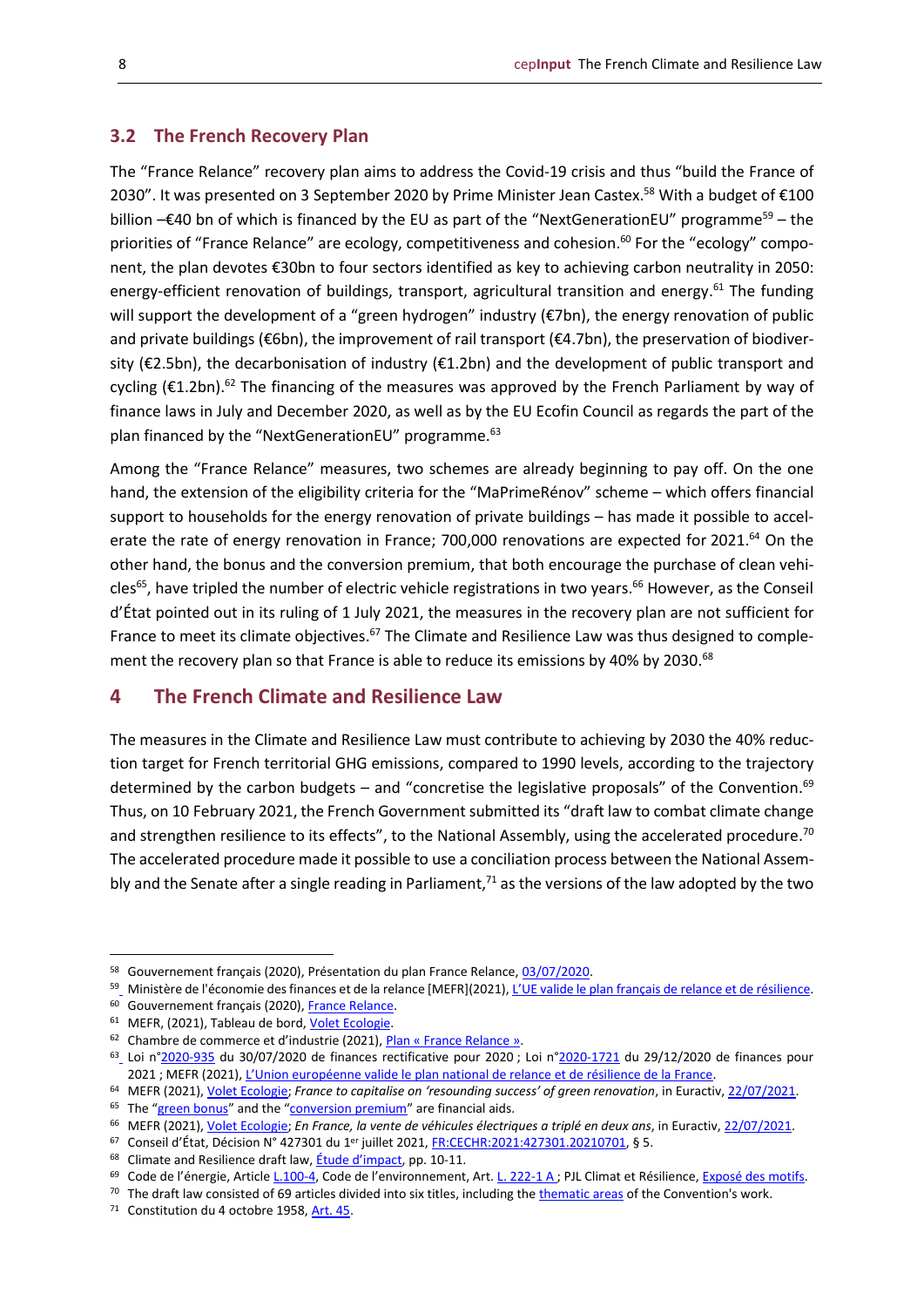chambers were different.<sup>72</sup> The lack of ambition of the proposed measures was, however, highlighted in the various opinions delivered by the advisory bodies.

#### <span id="page-8-0"></span>**4.1 Opinions of Advisory Bodies: a Draft Law Lacking Ambition**

Despite a "war of ambition" between the French Government, the National Assembly and the Senate, – each claiming to make the text more ambitious, while accusing the other two of weakening it<sup>73</sup> – many observers are of the opinion that the draft Climate and Resilience law was neither up to the ambitions of the Convention, nor capable of enabling France to reach its 40% target. According to the impact assessment accompanying the initial draft law, the 40% reduction can be achieved by combining the measures under discussion with legislative and regulatory measures already adopted – particularly those relating to the recovery plan.<sup>74</sup> A reduction of 112 Mt CO<sub>2</sub>eq per year between 2019 and 2030 would be necessary to reach France's target, to which this draft law would contribute "between half and two thirds".<sup>75</sup> However, the Convention's citizens do not seem to agree with this assessment and gave the Government very low marks at their final working session in February 2021, describing as unsatisfactory both the consideration of their proposals (score of 3.3/10) and the decisions to move towards the 40% reduction target (score of 2.5/10).<sup>76</sup>

These scores echo the opinions of various bodies that are highly critical of the draft law. The National Council for Ecological Transition (CNTE) expressed concern about the "insufficient reduction in GHG emissions brought about by this law"<sup>77</sup> and the Economic, Social and Environmental Council (CESE) emphasised that the measures "often remain limited, deferred, or subject to conditions, such that their implementation in the near future is uncertain"<sup>78</sup>. For its part, the Conseil d'État was scathing of the draft law presented by the Government, noting, for example, the "significant shortcomings" of the impact study.<sup>79</sup> Finally, the HCC, in its opinion of February 2021, is also quite critical of the Climate and Resilience draft law, particularly regarding the "stated ambition of the draft law" and the "relevance of the measures to the SNBC". The HCC remarks that France has not respected its first carbon budget (2015-2018) and that "the current emissions reduction momentum continues to be insufficient". ${}^{80}$ 

#### <span id="page-8-1"></span>**4.2 Assessment of the Main Measures from the Final Text**

The two Chambers of Parliament initially adopted different versions of the draft Climate and Resilience law, so the Government convened a joint committee on 12 July 2021 to find a compromise text. A text containing 311 articles was adopted by both houses of Parliament on 20 July 2021.<sup>81</sup> The Constitutional Council has ruled that 14 Articles do not conform to the French Constitution, as they are unrelated to

<sup>&</sup>lt;sup>72</sup> Text adopted by the National Assembly on  $04/05/2021$ , Text amended by the Senate on  $29/06/2021$ .

<sup>&</sup>lt;sup>73</sup> See in particular Le Sénat vote la loi Climat sous le feu des critiques du gouvernement in Euractiv [29/06/2021](https://www.euractiv.fr/section/climat/news/le-senat-vote-la-loi-climat-sous-le-feu-des-critiques-du-gouvernement/); Sénat (2021), Conférence de presse du [04/06/2021.](http://videos.senat.fr/video.2337320_60b9d89583a77.conference-de-presse--le-projet-de-loi-portant-lutte-contre-le-dereglement-climatique-et-renforceme?timecode=4052000)

<sup>&</sup>lt;sup>74</sup> Climate and Resilience draft law, *[Étude d'impact](https://www.legifrance.gouv.fr/contenu/Media/Files/autour-de-la-loi/legislatif-et-reglementaire/etudes-d-impact-des-lois/ei_art_39_2021/ei_-trex2100379l_cm_10.02.2021.pdf)*, pp. 10-11.

<sup>&</sup>lt;sup>75</sup> Climate and Resilience draft law, **[Étude d'impact](https://www.legifrance.gouv.fr/contenu/Media/Files/autour-de-la-loi/legislatif-et-reglementaire/etudes-d-impact-des-lois/ei_art_39_2021/ei_-trex2100379l_cm_10.02.2021.pdf)**, p. 11.

<sup>76</sup> CCC (2021)[, Avis s](https://www.conventioncitoyennepourleclimat.fr/wp-content/uploads/2021/03/CCC-rapport_Session8_GR-1.pdf)ur les réponses apportées par le gouvernement à ses propositions, pp. 161-163; *La convention citoyenne pour le climat se sépare sur une note sévère au gouvernement*, in Le Monde[, 28/02/2021.](https://www.lemonde.fr/planete/article/2021/02/28/la-convention-citoyenne-pour-le-climat-se-separe-sur-une-note-severe-au-gouvernement_6071502_3244.html)

<sup>77</sup> Conseil national de la transition écologique (2021), Délibératio[n 2021-01,](https://www.ecologie.gouv.fr/sites/default/files/CNTE%20-%20Avis%202021.pdf) § 13.

<sup>78</sup> Conseil Économique Social et Environnemental (2021), Projet de loi climat [: le CESE a adopté son avis.](https://www.lecese.fr/content/le-cese-adopte-son-avis-sur-le-projet-de-loi-climat)

<sup>79</sup> Conseil d'État (2021), [Avis](https://www.conseil-etat.fr/ressources/avis-aux-pouvoirs-publics/derniers-avis-publies/avis-sur-un-projet-de-loi-portant-lutte-contre-le-dereglement-climatique-et-ses-effets) sur un projet de loi portant lutte contre le dérèglement climatique et ses effets, § 4.

<sup>80</sup> HCC (2021[\) Avis](https://www.hautconseilclimat.fr/wp-content/uploads/2021/02/hcc-avis-pjl-climat-resilience-1.pdf) sur le PJL Climat et Résilience, p. 5.

<sup>81</sup> Assemblée nationale (2021)[, adoption du texte issu de la CMP](https://www.assemblee-nationale.fr/dyn/actualites-accueil-hub/lutte-contre-le-dereglement-climatique-adoption-du-texte-issu-de-la-cmp) ; Sénat (2021), [PJL Climat et Résilience](http://www.senat.fr/espace_presse/actualites/202102/climat/pjl_climat_et_resilience.html) [; Infographie.](http://www.senat.fr/fileadmin/Fichiers/Images/redaction_multimedia/2021/2021_Infographies/20210719_INFOG_CMP_.pdf)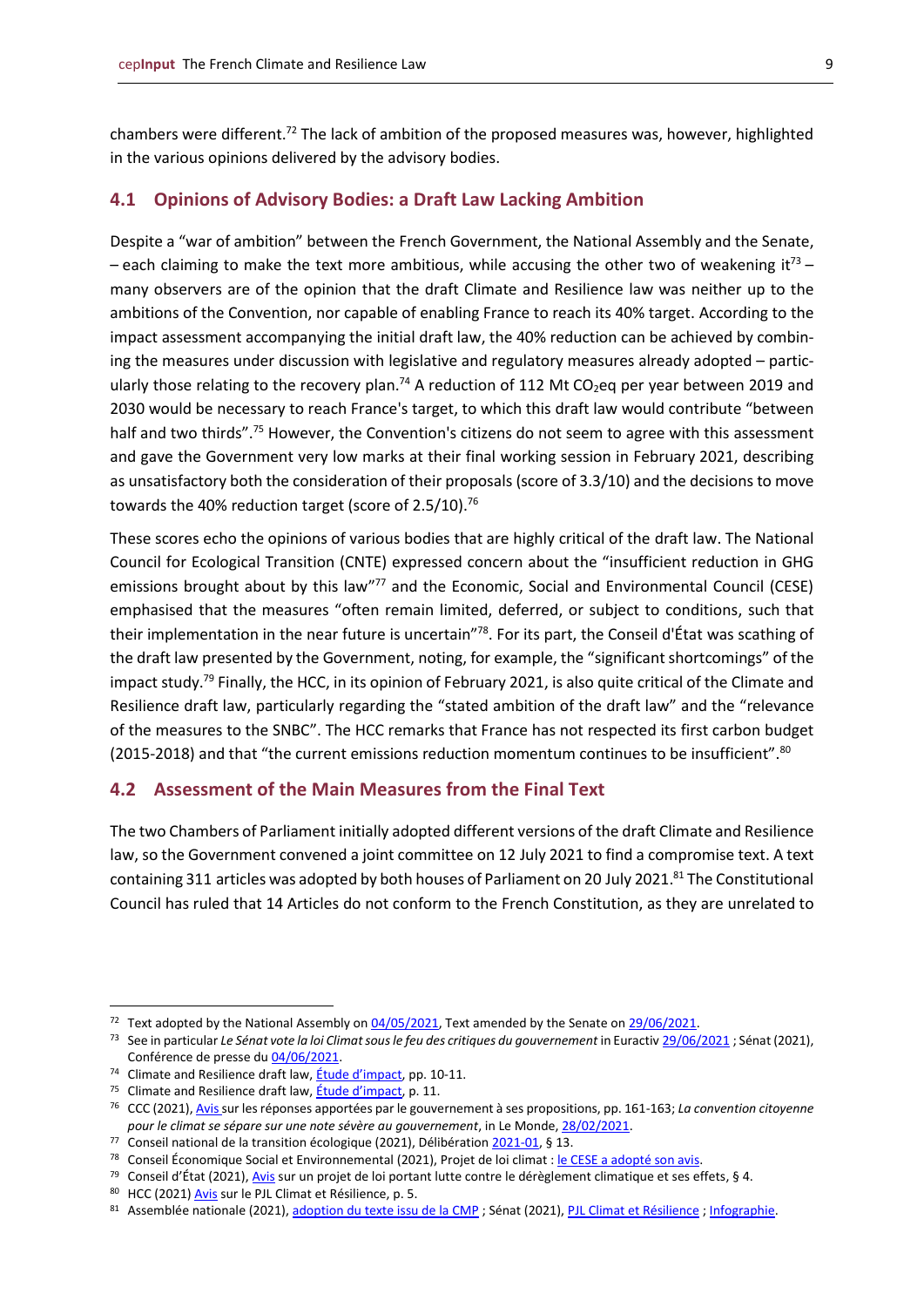the original draft law, but has refused to censure the whole law for "insufficiency".<sup>82</sup> The law was published on the 24 August 2021.<sup>83</sup> The adopted measures cover many areas such as advertising, consumer information, vegetarian menus in canteens, heated terraces, education and penalties for environmental damage.<sup>84</sup> However, measures that will reduce emissions in the transport and building sectors, or increase the share of renewable energy in the energy mix – i.e. where France is furthest behind in meeting its 2030 targets $85$  – remain limited.

In the field of transport, the law aims to "promote alternatives to individual car use and the transition to a more environmentally friendly vehicle fleet".<sup>86</sup> One of the key measures is the creation of lowemission mobility zones ("ZFE-m") from 2025 in urban areas with more than 150,000 inhabitants.<sup>87</sup> In concrete terms, it will be forbidden to drive the most polluting vehicles in these zones; the traffic restrictions will be applied gradually from 2023 for Crit'Air 5 until 2025 for Crit'Air 3 vignettes.<sup>88</sup> The testing of an interest-free loan is planned for the purchase of an electric or hybrid vehicle in these zones. In addition, domestic flights will be discontinued (except for connecting flights) if there is an alternative train route of less than 2.5 hours.<sup>89</sup> This measure will therefore only affect a very small number of routes, whereas the Convention initially proposed a threshold of four hours. <sup>90</sup> With regard to buildings, the main measure is the gradual ban on housing with poor energy performance.<sup>91</sup> Initially, in 2022, it will no longer be possible to increase the rent for buildings in energy class F and G; then, as from 2025, there will be a ban on renting out G-class buildings – around 600,000 housing units.<sup>92</sup> The measure will then be extended to the 1.2 million F-class housing units from 2028. The Climate and Resilience Law does not provide for measures to catch up France's lag in terms of the share of RE in its energy mix: local consultation is strengthened in order to improve the acceptability of RE installations, the obligation of vegetation or photovoltaic installations on roofs is extended and France's quantitative targets for the development of RE exploitation will be divided amongst the industrial sectors.<sup>93</sup>

Some measures will only come into effect after 2030 and will not therefore contribute to achieving the 40% reduction target. For instance, the law provides for a ban on the sale of vehicles emitting more than 95g  $CO<sub>2</sub>/km$  from 2030, without adjusting the deadline of 2040 for banning the sale of internal combustion engine passenger cars – which the Commission proposes to do from 2035, including hybrid vehicles.<sup>94</sup> However, the law extends the ban to heavy-duty vehicles, also from 2040. The ban on renting out buildings in energy class  $F - i.e.$  2.6 million housing units – will only come into effect from 2034.<sup>95</sup> As for the measures aimed at directly regulating emitting practices, their scope, as the HCC observes, $96$  is reduced by the long implementation deadlines, the limited area of action and will also depend on implementation measures. It is also difficult to anticipate the impact of measures aimed at

<sup>82</sup> Constitution de 1958[, Art. 61;](https://www.legifrance.gouv.fr/loda/article_lc/LEGIARTI000019241074/) Conseil constitutionnel, Décision n° [2021-825](https://www.conseil-constitutionnel.fr/decision/2021/2021825DC.htm) DC du 13 août 2021, §4, 36.

<sup>83</sup> Loi n[°2021-1104](https://www.legifrance.gouv.fr/eli/loi/2021/8/22/TREX2100379L/jo/texte) du 22 août 2021 portant lutte contre le dérèglement climatique et renforcement de la résilience face à ses effets.

<sup>84</sup> MTE (2021), Projet de loi Climat & Résilience - Vote définitif à l'Assemblée nationale et au Sénat[: l'écologie dans nos vies.](https://www.ecologie.gouv.fr/projet-loi-climat-resilience-vote-definitif-lassemblee-nationale-et-au-senat-lecologie-dans-nos-vies)

<sup>85</sup> HCC (2021), Rapport annuel[, Résumé exécutif,](https://www.hautconseilclimat.fr/wp-content/uploads/2021/06/Resume-executif-Rapport-annuel-2021.pdf) p.5 ; CITEPA (2020), EnR : 12 [États membres ont atteint leurs objectifs](https://www.citepa.org/fr/2020_01_b14/) 2020.

<sup>86</sup> Loi n[°2021-1104,](https://www.legifrance.gouv.fr/eli/loi/2021/8/22/TREX2100379L/jo/texte) Titre IV.

<sup>87</sup> Loi n[°2021-1104,](https://www.legifrance.gouv.fr/eli/loi/2021/8/22/TREX2100379L/jo/texte) Art. 119.

<sup>88</sup> MTE (2021), Loi climat et résilience: l'écologie dans nos vies, [calendrier de mise en œuvre](https://www.ecologie.gouv.fr/loi-climat-resilience).

<sup>89</sup> Loi n[°2021-1104,](https://www.legifrance.gouv.fr/eli/loi/2021/8/22/TREX2100379L/jo/texte) Art. 142.

<sup>90</sup> CCC (2020), Les propositions de la Convention Citoyenne pour le Climat, [rapport final,](https://www.lecese.fr/sites/default/files/pdf/Convention/ccc-rapport-final.pdf) p. 259, Proposal SD E2.

<sup>91</sup> Loi n° 2021-1104, Art. 159, 160.

<sup>92</sup> MTE (2021), Loi climat et résilience: l'écologie dans nos vies, calendrier d[e mise en œuvre](https://www.ecologie.gouv.fr/loi-climat-resilience).

<sup>93</sup> Loi n[°2021-1104,](https://www.legifrance.gouv.fr/eli/loi/2021/8/22/TREX2100379L/jo/texte) Titre III, Chapitre IV « favoriser les énergies renouvelables ».

<sup>94</sup> See section 2.3.2: [COM\(2021\) 550,](https://eur-lex.europa.eu/legal-content/FR/TXT/PDF/?uri=CELEX:52021DC0550&from=FR) p. 10 and [COM\(2021\) 556;](https://ec.europa.eu/info/sites/default/files/amendment-regulation-co2-emission-standards-cars-vans-with-annexes_en.pdf) Loi n[°2021-1104,](https://www.legifrance.gouv.fr/eli/loi/2021/8/22/TREX2100379L/jo/texte) Art. 103.

<sup>95</sup> MTE (2021), Loi climat et résilience: l'écologie dans nos vies, [calendrier de mise en œuvre](https://www.ecologie.gouv.fr/loi-climat-resilience).

<sup>96</sup> HCC (2021[\) Avis](https://www.hautconseilclimat.fr/wp-content/uploads/2021/02/hcc-avis-pjl-climat-resilience-1.pdf) sur le PJL Climat et Résilience, p. 8.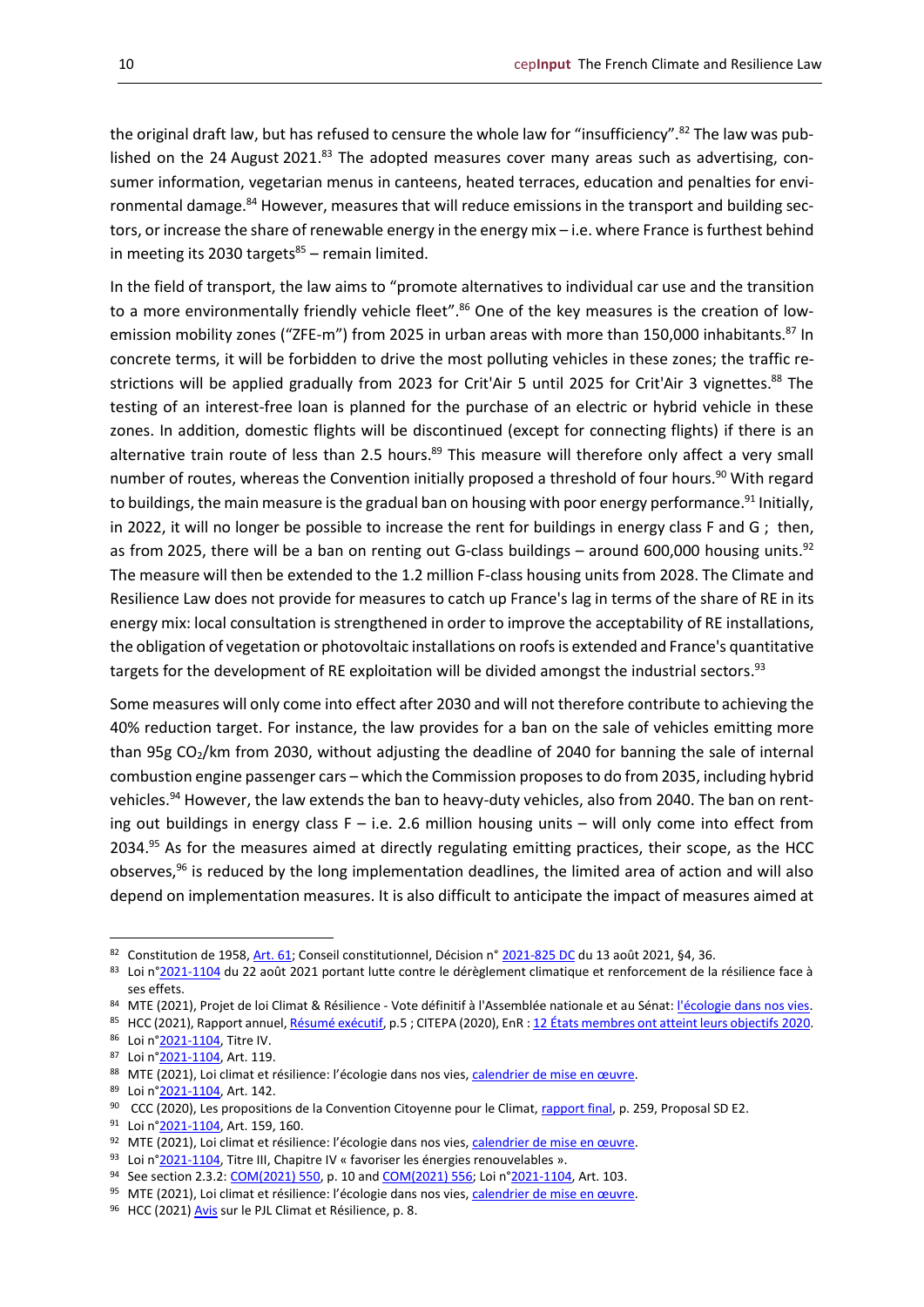influencing consumer behaviour, such as environmental labelling or the banning of certain advertisements.

#### <span id="page-10-0"></span>**5 Conclusions on the French Climate Ambition**

The Government has just missed the last opportunity of the 2017-2022 mandate to prove its climate ambition. The proposed measures will, at best, be just enough for France to meet its 40% emissions reduction target by 2030, but they fall far short of the Commission's ambition. In fact, the measures proposed in the Fit for 55 package are widely regarded as ambitious – in contrast to the Climate and Resilience Law. Making measures more ambitious and implementing them sooner will facilitate the transition to an even more ambitious target.<sup>97</sup> The Climate and Resilience Law will not allow France to achieve the "structural" changes needed to catch up with its carbon budgets in the transport and building sectors before 2030.<sup>98</sup> Truly ambitious measures at national level would, however, make it possible to bring France's national action into line with its climate rhetoric – both at international and EU level. In this respect, the Senate wants to "make France's commitments credible at EU level". <sup>99</sup> The inclusion of an article, underlining the fact that France will respect its EU commitments<sup>100</sup>, is- as the Minister of Ecological Transition underlined<sup>101</sup> – unnecessary in view of the primacy of EU Law over national law, but it does have the merit of bringing the EU dimension into the debate. Despite the rhetoric calling for climate action, and although France was one of the first countries to incorporate the objective of climate neutrality into its law, concrete and rapid measures are needed to achieve the stated objectives: whether it is the 40% reduction in French emissions by 2030 or the French contribution to the 55% reduction in EU emissions – particularly a 47.5% reduction in non-ETS sectors. In its latest annual report, the HCC stressed that "current efforts are insufficient to ensure that the 2030 targets will be met, especially in the context of the new European Climate Law".<sup>102</sup> France is also lagging far behind in terms of the share of RE in its energy mix – achieving the 33% target by 2030 is also hampered by the level of acceptance of renewables in the regions.<sup>103</sup> However, in a study recently published by the energy manager RTE, all the scenarios envisaged for achieving climate neutrality involve "a strong increase" in RE.<sup>104</sup> As France prepares to take over the Presidency of the EU Council in the first half of 2022, it will have a role to play in the dynamics of the discussion on adopting the Fit for 55 package. It is crucial for France not to miss this opportunity to be among the Member States that support the Commission's climate ambition.

A look at environmental litigation, both at national and EU level, confirms the inadequacy of current measures to meet various targets: the Court of Justice of the EU<sup>105</sup> and the French Conseil d'État<sup>106</sup> have both condemned France for non-compliance with air quality standards; the Paris Administrative Court ruled that the French State is responsible for the partial failure to meet its GHG emission reduction targets;<sup>107</sup> and after asking the French Government to justify its refusal to adopt additional measures to reduce GHG emissions in the "Grande-Synthe" case, the Conseil d'État gave it nine months

98 See in this sense MTES (2020), **SNBC 2**, p. 40.

101 Barbara Pompili, quoted by Laurent Radisson, in Actu-Environnemen[t 16/06/2021.](https://www.actu-environnement.com/ae/news/projet-loi-climat-objectif-europeen-inscription-senat-37722.php4#xtor=ES-6)

<sup>97</sup> The HCC recommends accelerating the implementation of measures to increase their effectiveness[, Avis,](https://www.hautconseilclimat.fr/wp-content/uploads/2021/02/hcc-avis-pjl-climat-resilience-1.pdf) p. 6.

<sup>99</sup> Sénat, Conférence de presse du [04/06/2021,](http://videos.senat.fr/video.2337320_60b9d89583a77.conference-de-presse--le-projet-de-loi-portant-lutte-contre-le-dereglement-climatique-et-renforceme?timecode=4052000) Jean-François Longeot - at 10.36.00 of the video.

<sup>100</sup> Art. 1er AA (nouveau) of the text amended in first reading by the Senate on [29/06/2021;](https://www.senat.fr/petite-loi-ameli/2020-2021/667.html) Loi n[°2021-1104,](https://www.legifrance.gouv.fr/eli/loi/2021/8/22/TREX2100379L/jo/texte) Art. 1.

<sup>102</sup> HCC[, Rapport annuel 2021](https://www.hautconseilclimat.fr/wp-content/uploads/2021/06/HCC-rappport-annuel-2021.pdf), Renforcer l'atténuation, engager l'adaptation, p. 5.

<sup>103</sup> *France trailing behind EU renewable energy goals*, in Euracti[v 06/05/2021.](https://www.euractiv.com/section/energy/news/france-trailing-behind-eu-renewable-energy-goals/)

<sup>104</sup> Réseau Transport Électricité (RTE) (2021), Futurs énergétiques 2050, [Résumé exécutif,](https://assets.rte-france.com/prod/public/2021-06/BP50_Resume%20executif.pdf?utm_source=piano&utm_medium=email&utm_campaign=10209&pnespid=1LA1qftRC1eNkKOATcHxye.M5wfw5yeoX8CC.fte) p. 16.

<sup>105</sup> Judgment of the Court of Justice of the EU of 24 October 2019, Case C-636/18[, EU:C:2019:900.](https://curia.europa.eu/juris/document/document.jsf?docid=219452&doclang=fr)

<sup>106</sup> Décision du Conseil d'État du 4 août 2021, N° 428409, [FR:CECHR:2021:428409.20210804.](https://www.conseil-etat.fr/actualites/actualites/pollution-de-l-air-le-conseil-d-etat-condamne-l-etat-a-payer-10-millions-d-euros)

<sup>107</sup> Jugement du Tribunal Administratif de Paris du 3 février 2021, relatif à « [l'Affaire du siècle](http://paris.tribunal-administratif.fr/content/download/179360/1759761/version/1/file/1904967190496819049721904976.pdf) »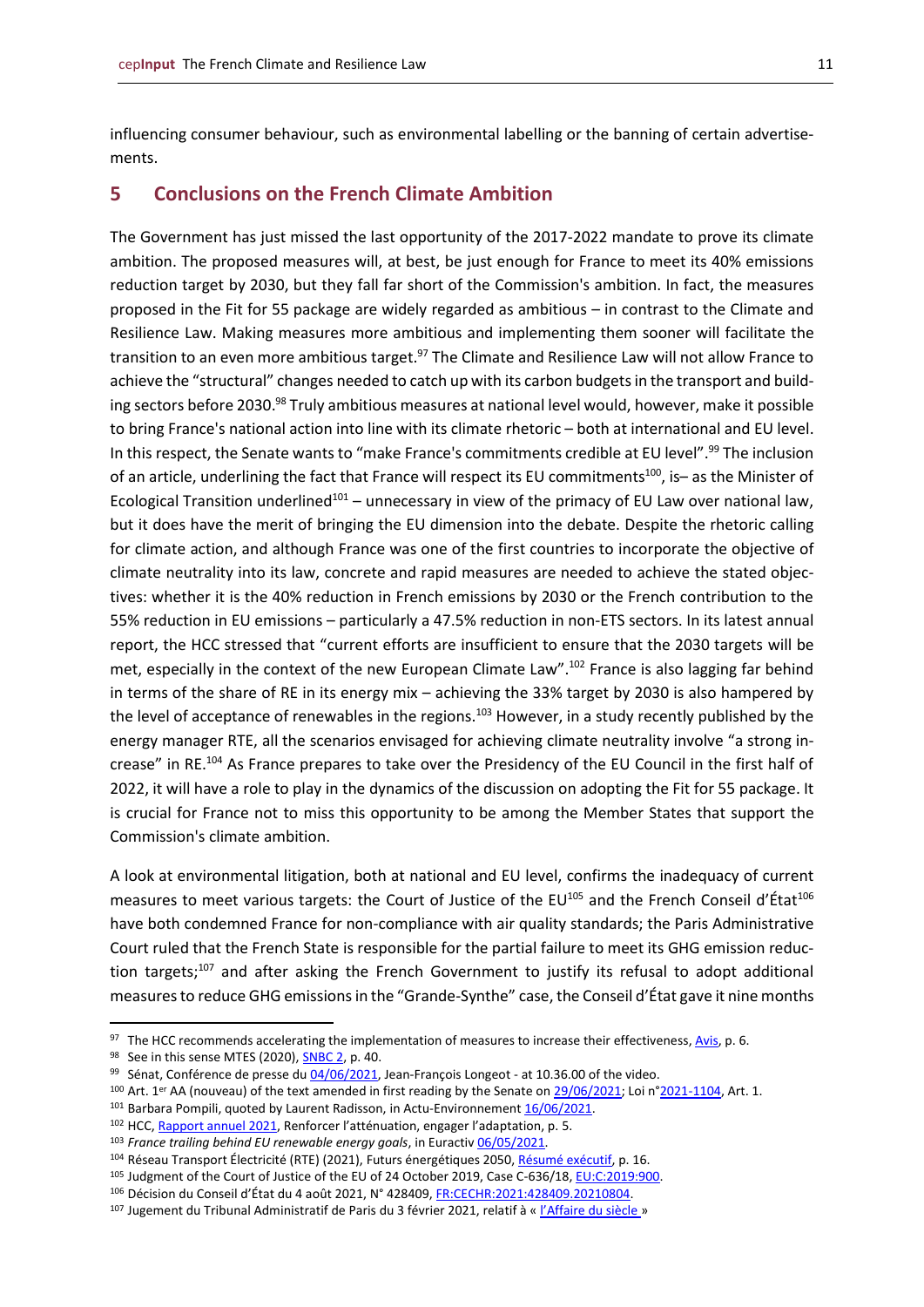to take additional measures.<sup>108</sup> France is not the only Member State in this situation: Germany – following a ruling by its Constitutional Court<sup>109</sup> that requires the legislator to specify how the GHG emission targets are to be adjusted after 2030<sup>110</sup> – has recently undertaken the adoption of a 65% reduction target of its GHG emissions by 2030, compared to 1990 levels.<sup>111</sup> It is thus becoming inevitable that Member States will have to strengthen their measures to reduce GHG emissions, whether under pressure from their national jurisdictions or in order to meet their recently reinforced EU commitments.

<sup>108</sup> Décision du Conseil d'État N° 427301, [FR:CECHR:2020:427301.20201119,](https://www.conseil-etat.fr/fr/arianeweb/CE/decision/2020-11-19/427301) [FR:CECHR:2021:427301.20210701.](https://www.conseil-etat.fr/fr/arianeweb/CE/decision/2021-07-01/427301)

<sup>109</sup> BVerfG, Beschluss des Ersten Senats vom 24. März 2021, [DE:BVerfG:2021:rs20210324.1bvr265618.](http://www.bverfg.de/e/rs20210324_1bvr265618.html)

<sup>110</sup> BVerfG, Pressemitteilung Nr. [31/2021,](https://www.bundesverfassungsgericht.de/SharedDocs/Pressemitteilungen/DE/2021/bvg21-031.html) Verfassungsbeschwerden gegen das Klimaschutzgesetz teilweise erfolgreich.

<sup>111</sup> *German cabinet agrees more ambitious CO2 cuts before September election*, in Reuters [12/05/2021.](https://www.reuters.com/world/europe/german-cabinet-passes-plans-more-ambitious-co2-cuts-govt-source-2021-05-12/)